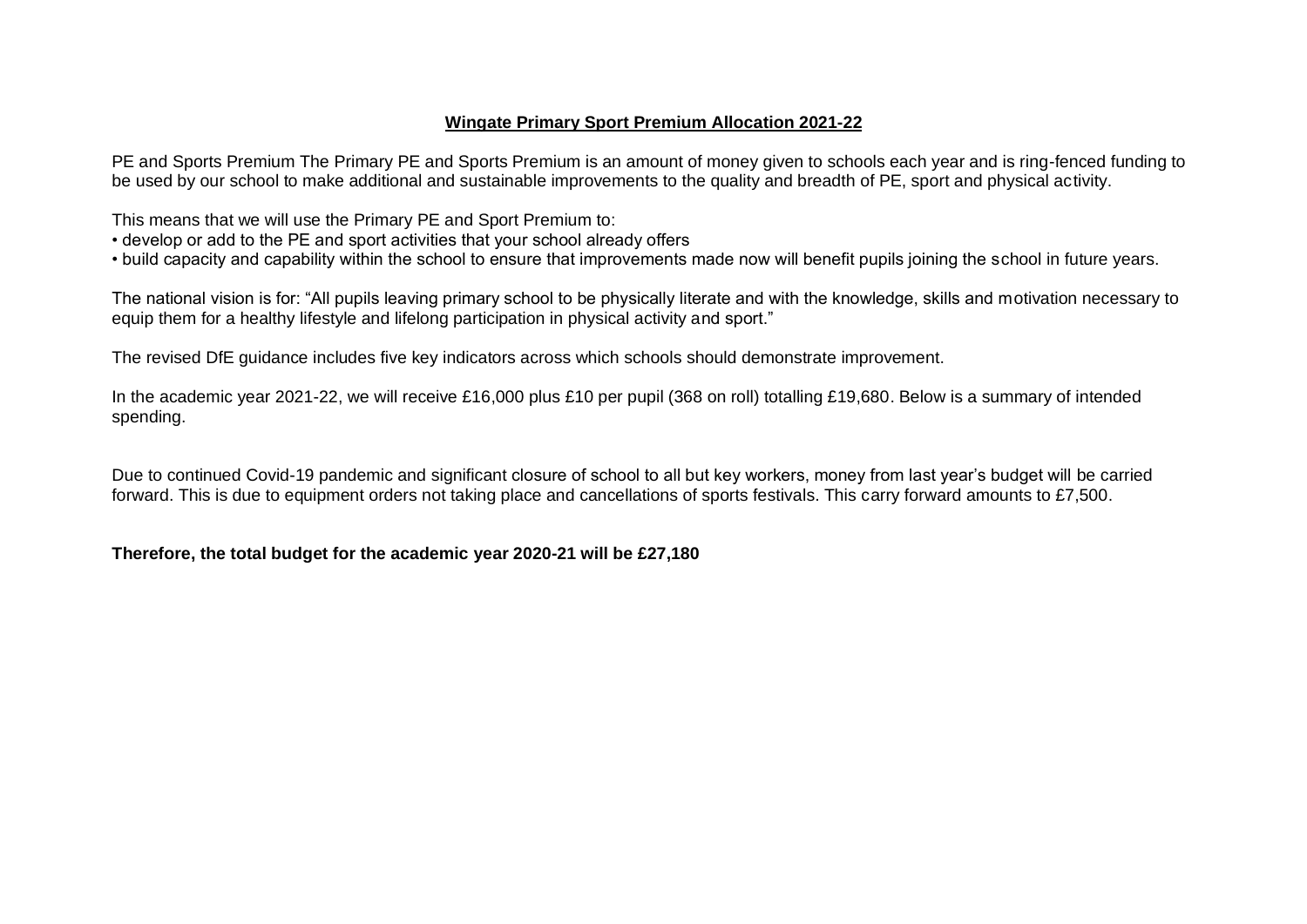**Key indicator 1: The engagement of all pupils in regular physical activity – Chief Medical Officer guidelines recommend that primary school children undertake at least 30 minutes of physical activity a day in school**

| Focus                                                                                                                | <b>Actions</b>                                                                                                                | Costs                                                                                                                      | Impact                                                                                                                            | <b>Future Actions and</b><br>Sustainability              |
|----------------------------------------------------------------------------------------------------------------------|-------------------------------------------------------------------------------------------------------------------------------|----------------------------------------------------------------------------------------------------------------------------|-----------------------------------------------------------------------------------------------------------------------------------|----------------------------------------------------------|
| Create more opportunities<br>for children to sustain 30<br>minutes of physical activity<br>every day.                | Structured breakfast clubs<br>activities, more organised<br>games at lunchtimes                                               | £500                                                                                                                       | Children engaged before<br>and during school<br>improving engagement in<br>lessons and boosting<br>physical health                | Add more resources to<br>breakfast clubs as<br>required. |
| Developing OPAL<br>provision for break and<br>lunch sessions to improve<br>physical activity levels and<br>teamwork. | <b>Training Provided and</b><br>Working Party created in<br>school. Whole school<br>training provided and<br>ongoing support. | £4750 initial cost with a<br>further amount of money<br>to invest in resources TBC<br>but estimated at £3,000 -<br>£4,000. | More children engaged in<br>play at break and<br>lunchtimes for longer<br>periods. More areas for<br>children to explore in play. | Ongoing investment in<br>outdoor play equipment.         |

## **Key indicator 2: The profile of PE and sport being raised across the school as a tool for whole school improvement**

| Focus                      | Actions                                                                   | Costs | Impact                                                                         | <b>Future Actions and</b><br>Sustainability                                     |
|----------------------------|---------------------------------------------------------------------------|-------|--------------------------------------------------------------------------------|---------------------------------------------------------------------------------|
| High quality Curricular PE | Ensure all children receive<br>2 hours of timetabled PE<br>lessons        | N/A   | Children engaged in well<br>paced, structured lessons.                         | Ensure staff are confident<br>in areas of sport that are<br>unfamiliar to them. |
| Improved PE resources      | Audit of equipment and list<br>of immediate areas to<br>address. Focus on | £2000 | New resources already<br>impacting on quality f PE<br>provision and enthusiasm | Complete summer audit<br>and create purchase list<br>prior to end of summer     |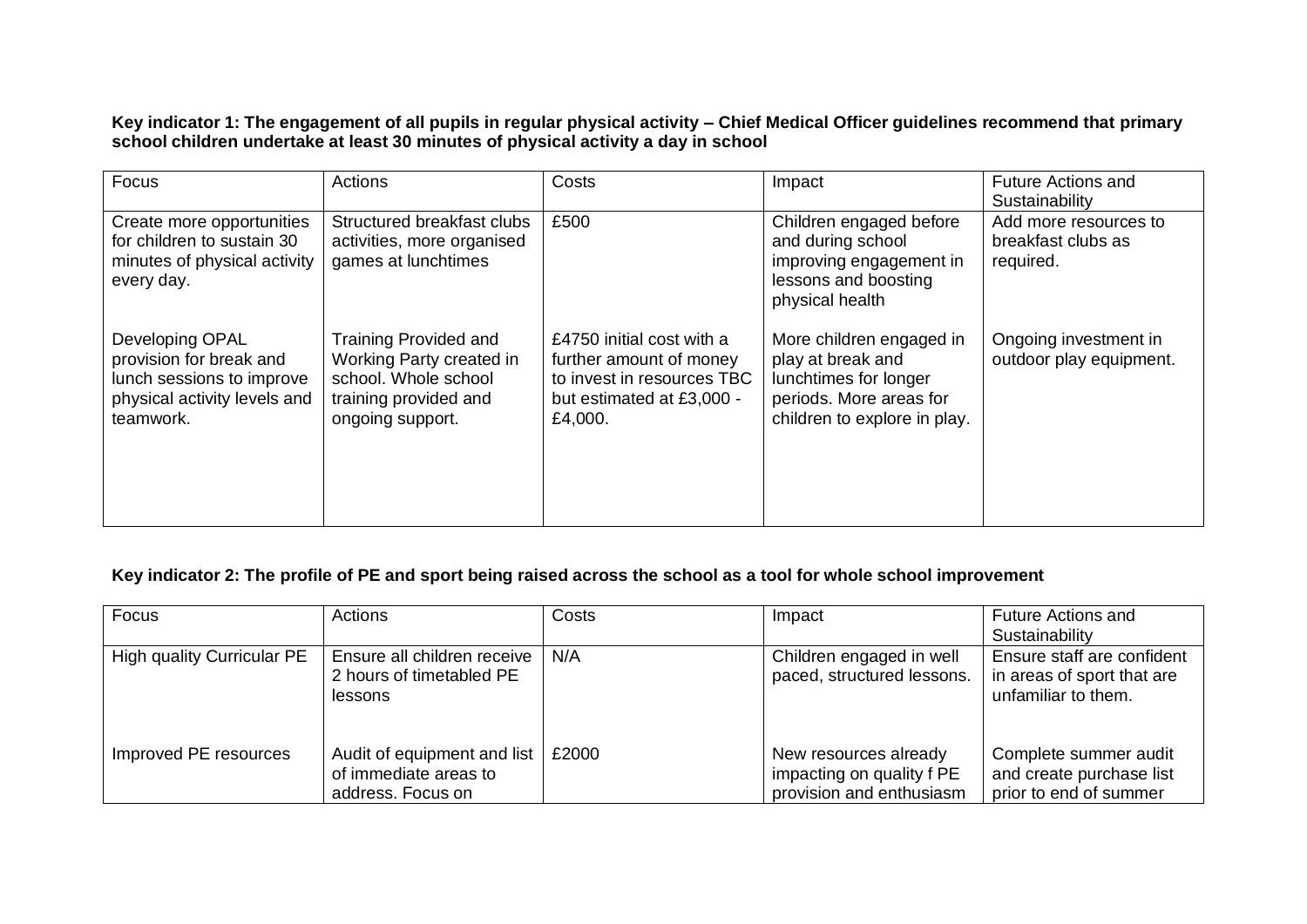|                                       | replenishing stock and<br>replacing damaged<br>basketball posts.                                                                                                                                           |                 | of children in lessons.                                                                                                                            | term.                                     |
|---------------------------------------|------------------------------------------------------------------------------------------------------------------------------------------------------------------------------------------------------------|-----------------|----------------------------------------------------------------------------------------------------------------------------------------------------|-------------------------------------------|
| Spare PE kit                          | Ensure all children have<br>access to school PE kit<br>across the school.                                                                                                                                  | £500            | To ensure all children can<br>participate in PE lessons<br>in school.                                                                              | Replenish as required,<br>wash regularly. |
| <b>Additional Swimming</b><br>Lessons | In order to help school<br>move closer to achieving<br>national targets in<br>swimming, additional<br>session provided so that<br>all classes in Y4,5 and 6<br>receive a full term of<br>swimming lessons. | £3500 (approx.) | To ensure more children<br>access more swimming<br>provision and develop<br>more confidence and<br>ability in this key sporting<br>and life skill. | Review impact on<br>Swimphony data.       |

# **Key indicator 3: Increased confidence, knowledge and skills of all staff in teaching PE and sport**

| Focus                                                                                                                                                                                          | Actions                                                                                                                        | Costs           | Impact                                                                                                                                                                                     | <b>Future Actions and</b><br>Sustainability |
|------------------------------------------------------------------------------------------------------------------------------------------------------------------------------------------------|--------------------------------------------------------------------------------------------------------------------------------|-----------------|--------------------------------------------------------------------------------------------------------------------------------------------------------------------------------------------|---------------------------------------------|
| Investing in trusted and<br>effective coaches to enrich  <br>curriculum provision. Brian<br>Honor SAQ sessions and<br>Circurama for Reception<br>development of fine and<br>gross motor skills | Work alongside coaches<br>to develop PE throughout<br>school and support all staff<br>in the delivery of teaching<br><b>PE</b> | £10000          | Class teachers are more<br>confident in delivering the<br>knowledge, skills and<br>practice of the games,<br>gymnastics, dance and<br>athletics in the studies<br>attached to their class. | Evaluate impact of this<br>new approach.    |
| In order to improve                                                                                                                                                                            | Establish dates when                                                                                                           | $£500$ (approx) | Children enjoy active PE                                                                                                                                                                   |                                             |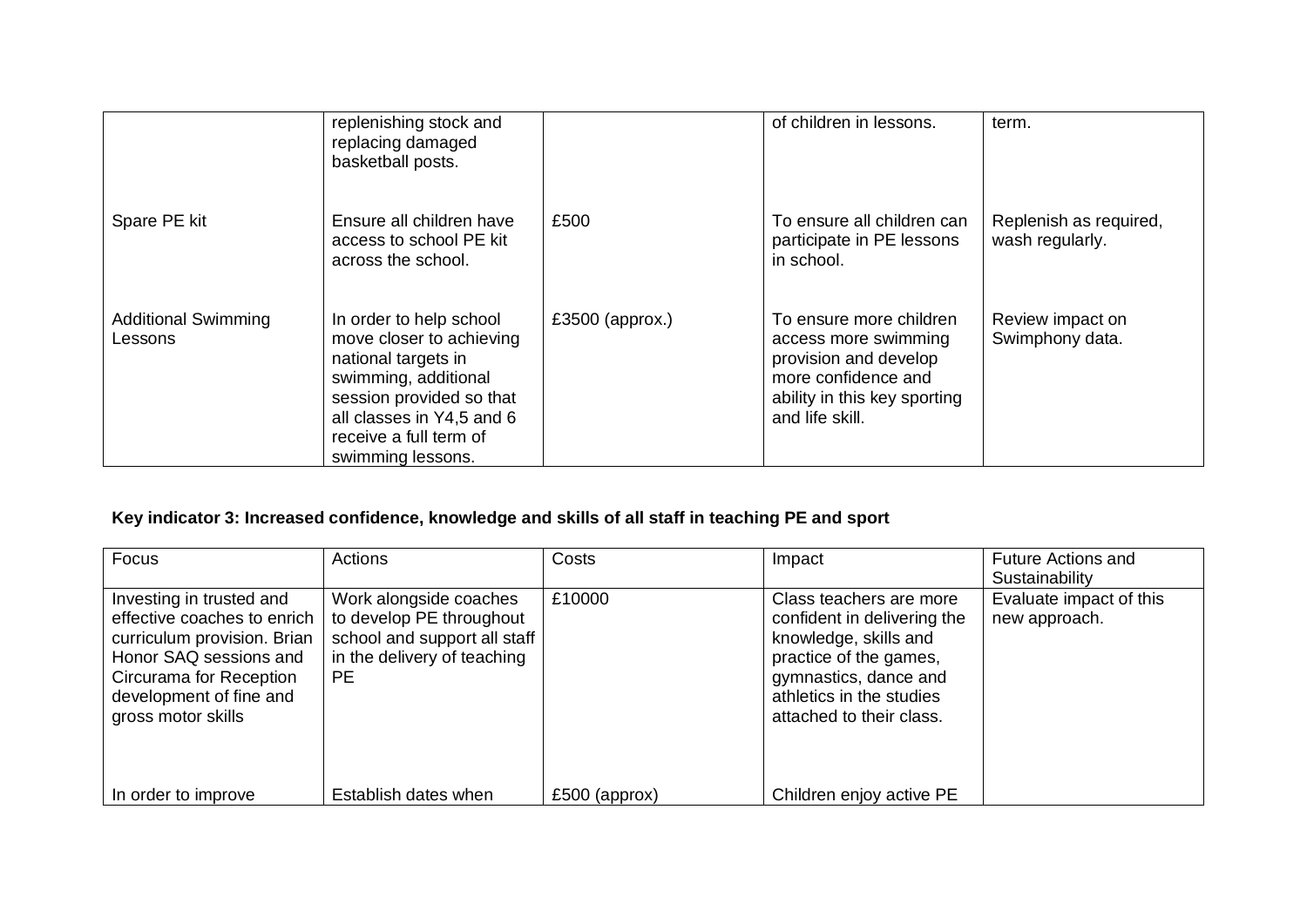| progress and achievement  <br>of all pupils the focus is on<br>up-skilling the staff. The<br>PE PLT will attend training   school based working.<br>and monitor existing PE<br>practice across the school,<br>including review of<br>resources and curriculum | cover is required and<br>appoint cover staff. Ensure<br>that time is provided for | lessons and achieve the<br>expected standard |  |
|---------------------------------------------------------------------------------------------------------------------------------------------------------------------------------------------------------------------------------------------------------------|-----------------------------------------------------------------------------------|----------------------------------------------|--|
| coverage.                                                                                                                                                                                                                                                     |                                                                                   |                                              |  |

## **Key indicator 4: Broader experience of a range of sports and activities offered to all pupils**

| Focus                                                                                                                                                                          | Actions                                                                                          | Costs  | Impact                                                                                                                                                                                                        | <b>Future Actions and</b>                                                                                                                          |
|--------------------------------------------------------------------------------------------------------------------------------------------------------------------------------|--------------------------------------------------------------------------------------------------|--------|---------------------------------------------------------------------------------------------------------------------------------------------------------------------------------------------------------------|----------------------------------------------------------------------------------------------------------------------------------------------------|
|                                                                                                                                                                                |                                                                                                  |        |                                                                                                                                                                                                               | Sustainability                                                                                                                                     |
| Provide a wider range of<br>after school sport, hobbies<br>and activities clubs with<br>which children may be<br>unfamiliar to promote<br>involvement in physical<br>activity. | School PLT to agree on<br>range of clubs/activities to<br>be delivered by School<br>based staff. | £1,000 | All children provided with<br>the opportunity to be<br>involved and participate in<br>extra physical activity.<br>Sports based after school<br>clubs were held at daily<br>from Tuesday - Friday<br>each week | Continue to use PLT to<br>gather children's interests.<br>Create more focus on<br>Change 4 Life clubs termly<br>targeting less active<br>children. |

**Key indicator 5: Increased participation in competitive sport**